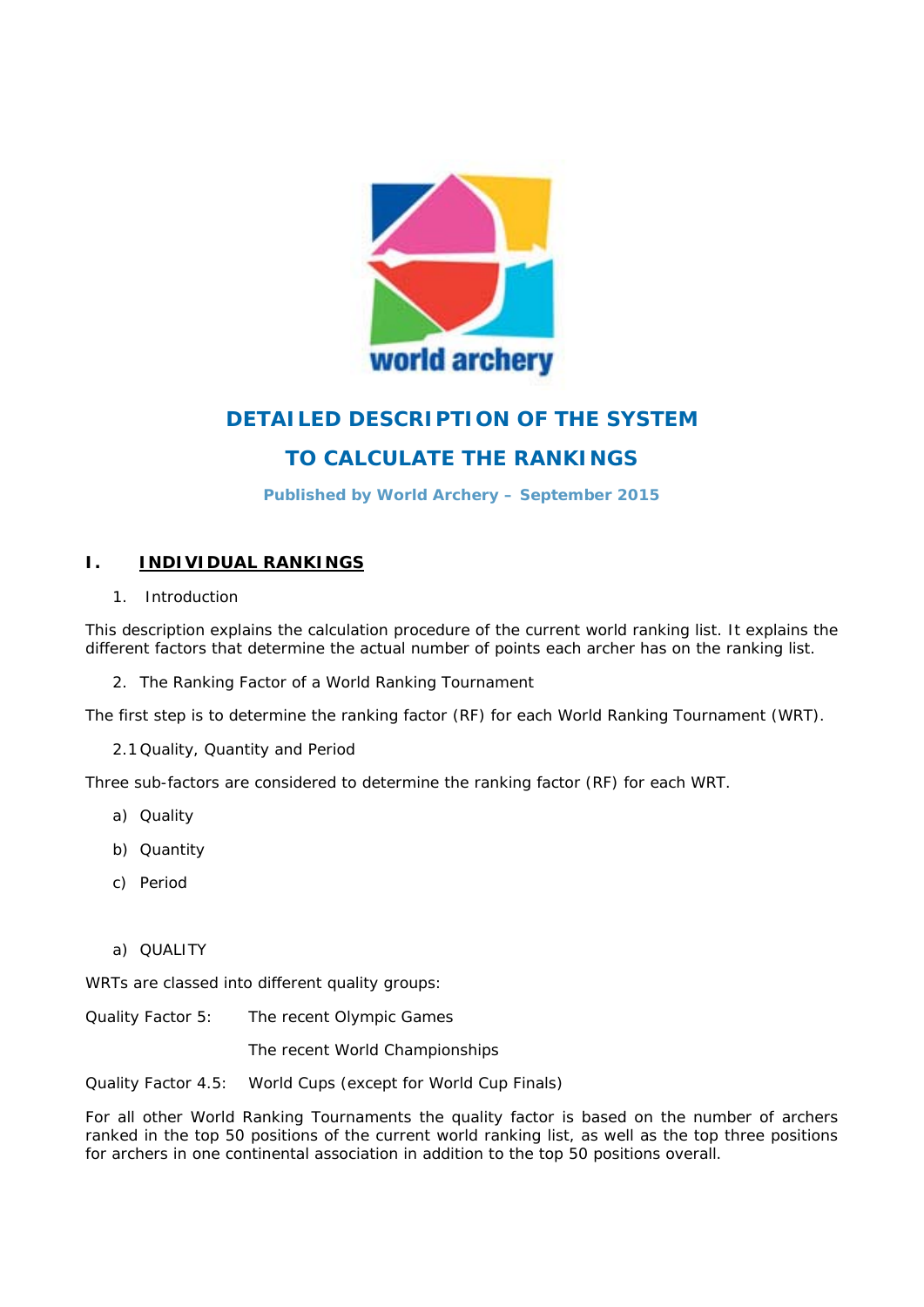| <b>Quality Factor</b> | Number of participants in the top positions described above |
|-----------------------|-------------------------------------------------------------|
| 4                     | More than 20 top archers                                    |
| 3.5                   | Between 17 and 20 top archers                               |
| 3                     | Between 13 and 16 top archers                               |
| 2.5                   | Between 9 and 12 top archers                                |
| 2                     | Between 5 and 8 top archers                                 |
| 1.5                   | Between 1 and 4 top archers                                 |
| 1                     | No top archers                                              |

## b) QUANTITY

WRTs are classed according to the number of archers competing.

| Quantity Factor | Number of archers competing                                          |
|-----------------|----------------------------------------------------------------------|
| 1               | More than 64 archers (The Olympic Games also take Quantity Factor 1) |
| 0.9             | Between 33 and 64 archers                                            |
| 0.8             | Between 17 and 32 archers                                            |
| 0.7             | Between 9 and 16 archers                                             |
| 0.5             | Less than 9 archers, with Quality Factor $=$ 1.5 or higher           |
| 0               | Less than 9 archers, with Quality Factor $= 1$                       |

### c) PERIOD

This sub-factor is related to the ageing of the WRT. The longer the period between the date of the WRT and the date of the publication of the WRL, the lower the factor is until the WRT is too old and the factor becomes 0.

| <b>Type of tournament</b> | Factor | Period                                             |
|---------------------------|--------|----------------------------------------------------|
| <b>Olympic Games</b>      | 1      | Up to 12 months after the Games                    |
|                           | 0.8    | Between 12 and 24 months after the Games           |
|                           | 0      | After 24 months                                    |
| World Championships*      | 1      | Up to 12 months after the Championships            |
|                           | 0.8    | After 12 months until the next World Championships |
|                           | 0      | After the next World Championships                 |

\* If a World Championship is held before the previous World Championships turns 24 months old, the period factor of the previous championships will become 0.5 until it is 24 months old.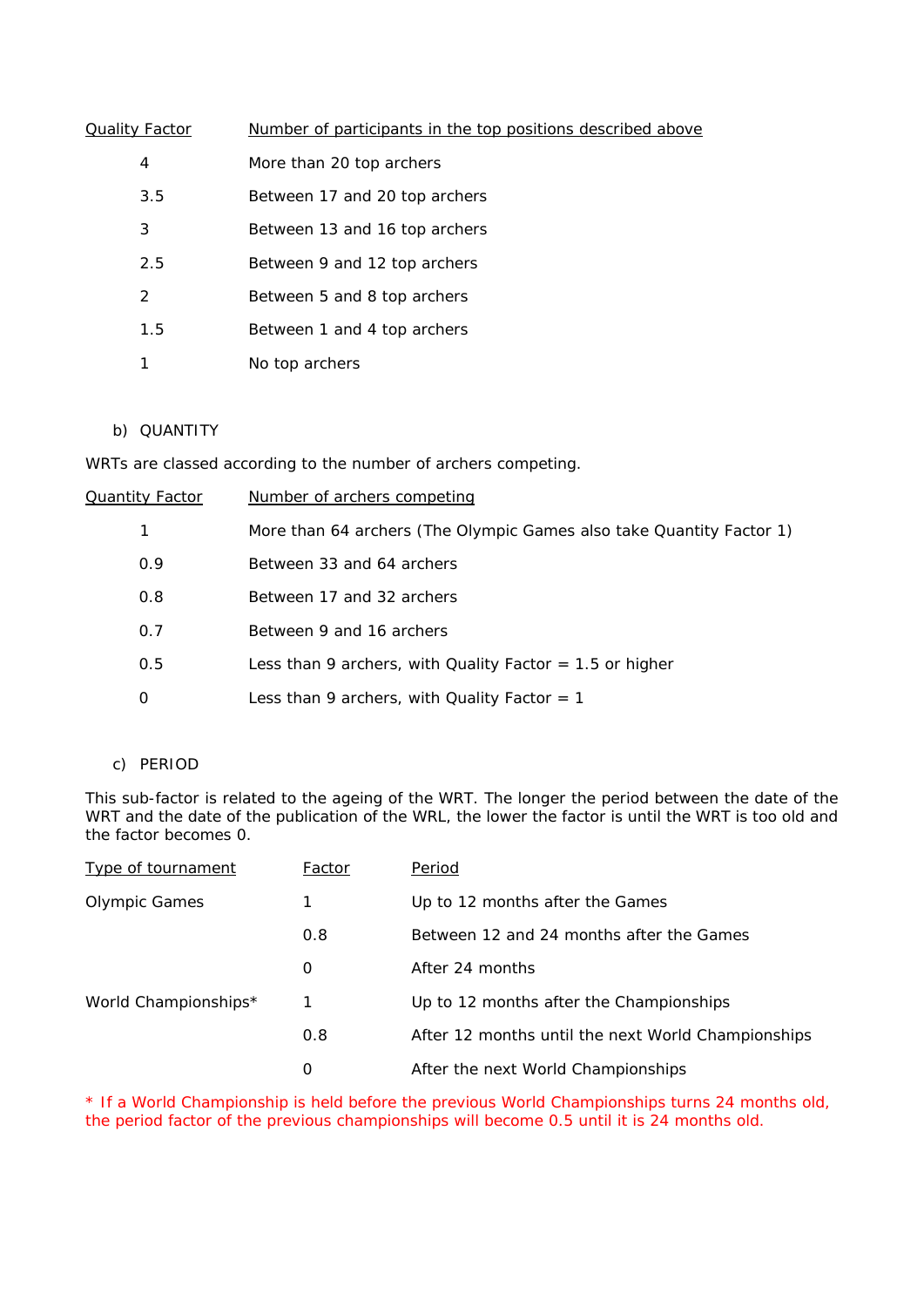| Continental Championships 1 |     | Up to 12 months after the Championships                     |
|-----------------------------|-----|-------------------------------------------------------------|
|                             | 0.8 | After 12 months until the next Continental Championships    |
|                             | 0   | After the next Continental Championships                    |
| Other WRT                   |     | Up to 12 months after their celebration                     |
|                             | 0.5 | After 12 months and up to 24 months after their celebration |
|                             | 0   | 24 months after their celebration                           |

2.2Ranking Factor (RF)

The RF of a WRT is calculated by multiplying the three sub-factors:

## **RF = Quality Factor X Quantity Factor X Period Factor**

3. Final Position – Ranking Points

According to the final position of each archer in the Olympic Round, the following Ranking Points (RPs) are given.

| <b>Final Position</b> | <b>Ranking Points</b> |                                                 |
|-----------------------|-----------------------|-------------------------------------------------|
| 1                     | 20                    |                                                 |
| $\overline{2}$        | 17                    |                                                 |
| 3                     | 14                    |                                                 |
| $\overline{4}$        | 12                    |                                                 |
| 5                     | 10                    |                                                 |
| 6                     | 9.5                   |                                                 |
| $\overline{7}$        | 9                     |                                                 |
| 8                     | 8.5                   |                                                 |
| 9                     | 7                     | (all archers losing their 1/8 matches)          |
| 17                    | 4                     | (all archers losing their 1/16 matches)         |
| 33                    | $\overline{2}$        | (all archers losing their 1/24 or 1/32 matches) |
| 57                    | 1                     | (all archers losing their 1/48 matches)         |

## 4. Ranking Score (RS)

The Ranking Points (RP) of each archer are multiplied by the Ranking Factor of the WRT where a Ranking Position was obtained, and the result of this multiplication produces each archer's Ranking Score (RS).

## **Ranking Score = Ranking points X Ranking Factor**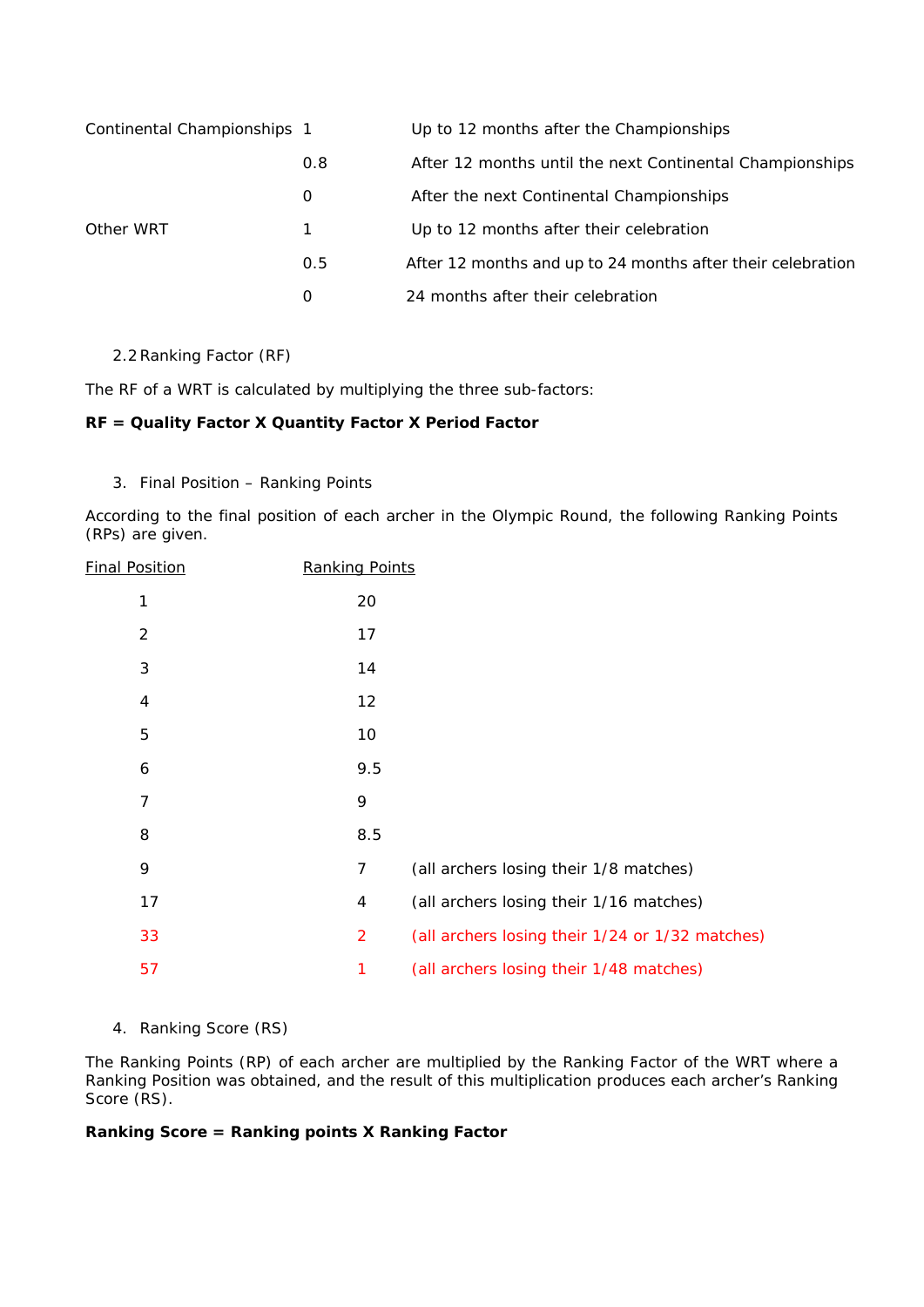5. Added Ranking Score (ARS)

The four highest Ranking Scores (RS) of each archer are added. The result of this addition is the Added Ranking Score (ARS)

6. World Ranking List (WRL)

The World Ranking List is the list of archers ranked according to their ARS.

**With the information supplied it is suggested that the Technical Delegate should calculate the Factor Value for the Tournament considering the competitors registered at the start of the event. The Factor Value may be announced at the Team Captains Meeting, with the provision that the Factor Value is subject to confirmation by the World Ranking Coordinator.** 

Note: It is possible that there can be different Factor Values for Compound/Recurve and Women/Men.

#### **II. TEAM RANKINGS**

- 1. Three sub-factors are considered to determine the ranking factor (RF) for each WRT.
	- a) Quality
	- b) Quantity
	- c) Period

### a) QUALITY

WRTs are classed into different quality groups:

Quality Factor 5: The recent Olympic Games

The recent World Championships

Quality Factor 4.5: World Cups (except for World Cup Finals)

For all other World Ranking Tournaments the quality factor is based on the number of teams ranked in the top 16 positions of the current world ranking list.

| <b>Quality Factor</b> |     | Number of participants in the top positions described above |
|-----------------------|-----|-------------------------------------------------------------|
| 4                     |     | More than 10 top teams                                      |
|                       | 3.5 | 9 or 10 top teams                                           |
| 3                     |     | 7 or 8 top teams                                            |
|                       | 2.5 | 5 or 6 top teams                                            |
| 2                     |     | 3 or 4 top teams                                            |
|                       | 1.5 | 1 or 2 top teams                                            |
| 1                     |     | No top teams                                                |
|                       |     |                                                             |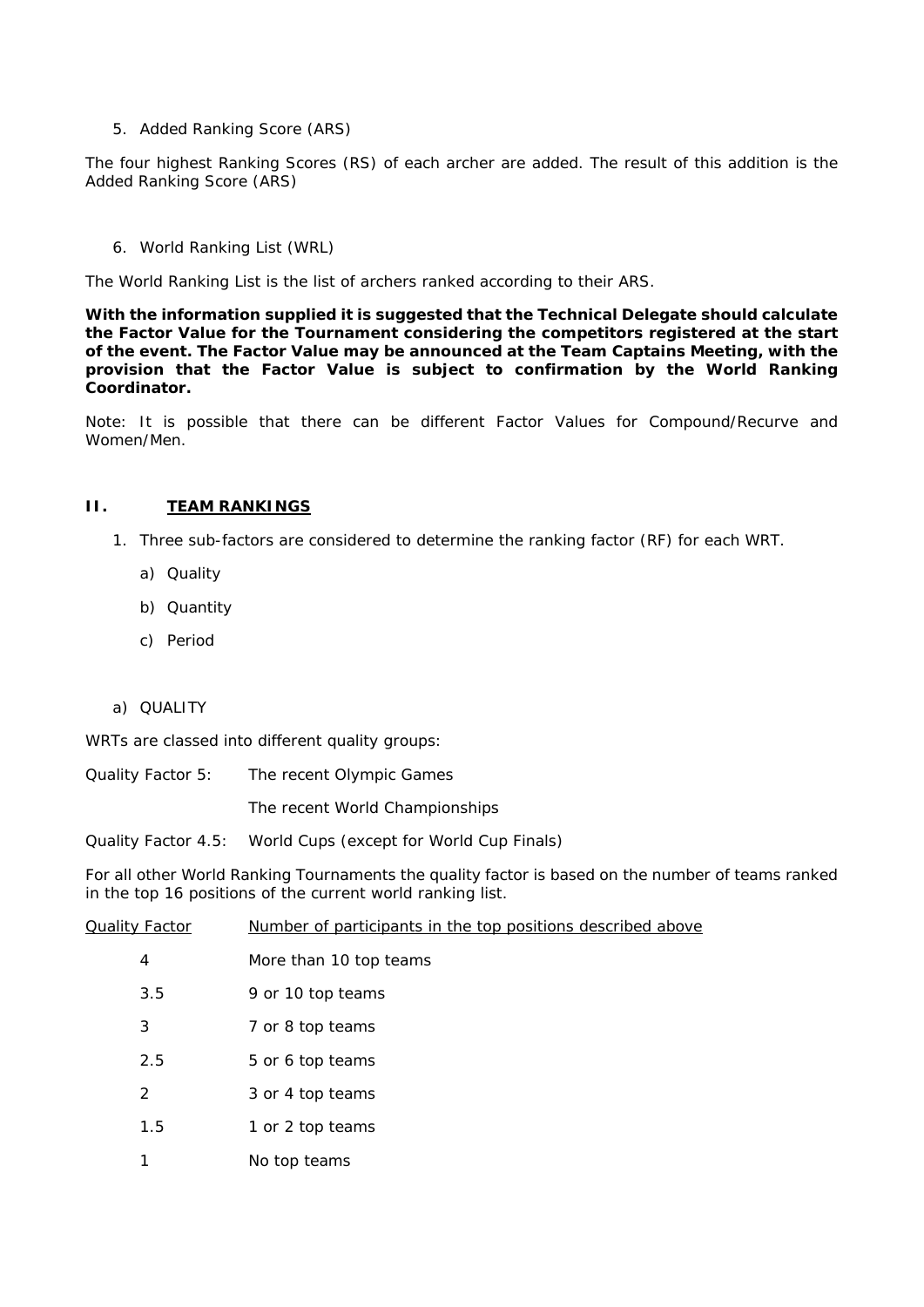## b) QUANTITY

WRTs are classed according to the number of teams competing.

| Quantity Factor | Number of teams competing                                          |
|-----------------|--------------------------------------------------------------------|
| 1               | More than 16 teams (the Olympic Games also take Quantity Factor 1) |
| 0.9             | Between 13 and 16 teams                                            |
| 0.8             | Between 9 and 12 archers                                           |
| 0.7             | Between 5 and 8 archers                                            |
| 0.5             | 4 teams                                                            |
| O               | Less than 4 teams                                                  |

#### c) PERIOD

This sub-factor is related to the ageing of the WRT. The longer the period between the date of the WRT and the date of the publication of the WRL, the lower the factor is until the WRT is too old and the factor becomes 0.

| <b>Type of tournament</b> | Factor | Period                                             |
|---------------------------|--------|----------------------------------------------------|
| Olympic Games             | 1      | Up to 12 months after the Games                    |
|                           | 0.8    | Between 12 and 24 months after the Games           |
|                           | 0      | After 24 months                                    |
| World Championships*      | 1      | Up to 12 months after the Championships            |
|                           | 0.8    | After 12 months until the next World Championships |
|                           | 0      | After the next World Championships                 |

\* If a World Championship is held before the previous World Championships turns 24 months old, the period factor of the previous championships will become 0.5 until it is 24 months old.

| Continental Championships 1 |     | Up to 12 months after the Championships                     |
|-----------------------------|-----|-------------------------------------------------------------|
|                             | 0.8 | After 12 months until the next Continental Championships    |
|                             | 0   | After the next Continental Championships                    |
| Other WRT                   | 1   | Up to 12 months after their celebration                     |
|                             | 0.5 | After 12 months and up to 24 months after their celebration |
|                             | 0   | 24 months after their celebration                           |

6.1Ranking Factor (RF)

The RF of a WRT is calculated by multiplying the three sub-factors: